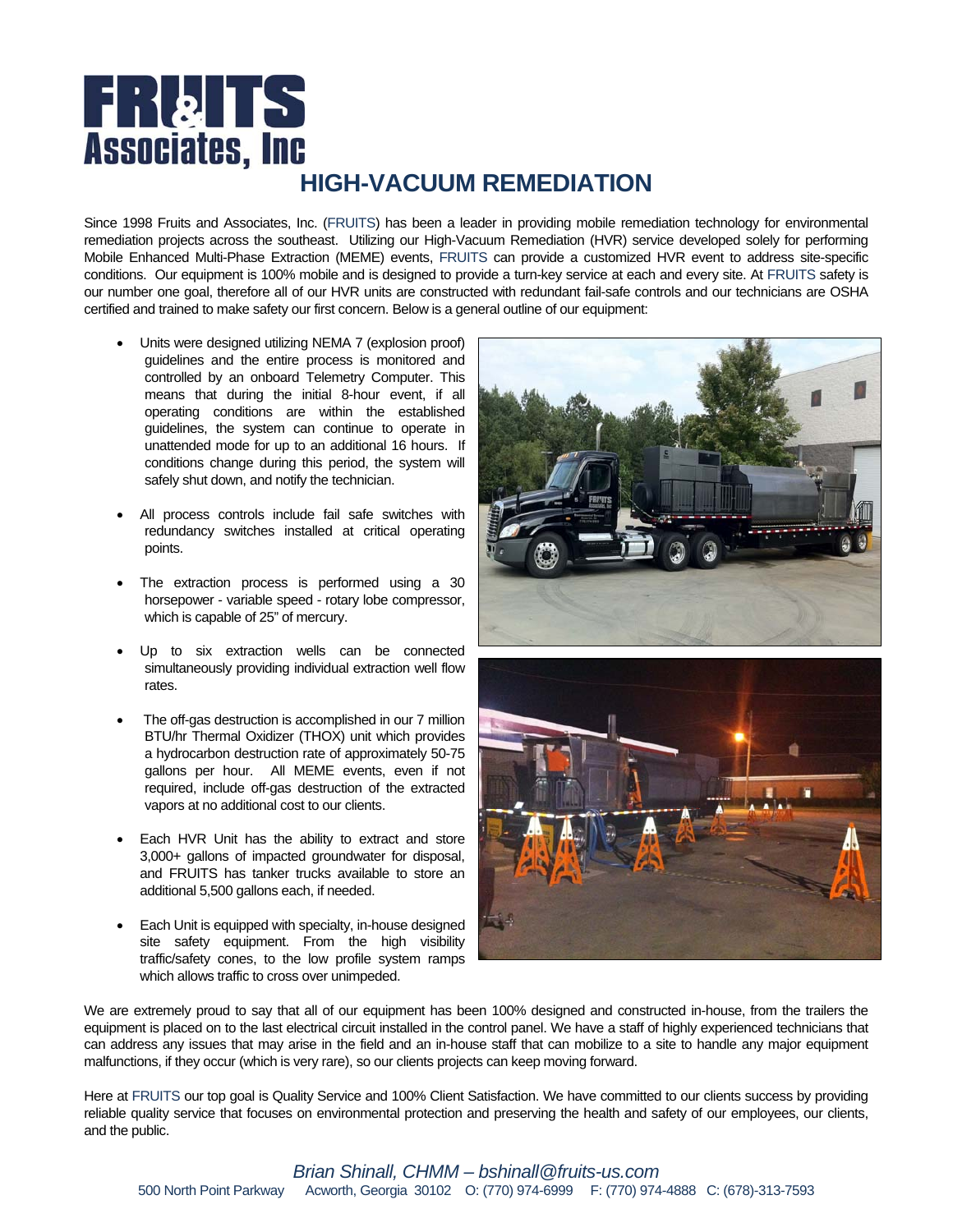

## **HIGH-VACUUM REMEDIATION**

## **Technology**

A MEME event involves the extraction of subsurface vapors and liquids from a monitoring well or recovery well in order to remove the phase separated hydrocarbons (PSH) associated with a product release. This is accomplished by applying high levels of vacuum pressure and flow to the extraction point. To eliminate mounding of the water table, a drop tube (commonly known as a stinger) is initially inserted in the well at the static water level depth. The applied vacuum and airflow extracted from the well is pulled through this drop tube. As the water table attempts to mound due to the application of vacuum, the liquids are "slurped" through this drop tube

along with the air flow. This slurping effectively maintains the static conditions of the water table while the elevated vacuum is applied to the well during the event. In order to minimize any changes to the smear zone associated with the seasonal fluctuation of the water table, the drop tube is lowered to the maximum historical water level demonstrated for this extraction point. This drawdown, (one to five feet) below the static water level, depresses the water level in the well and creates a cone of influence. This influence maximizes the available well screen exposed to the vadose zone and allows any PSH to flow back to the extraction well(s).

In order to maximize fluid recovery from the extraction point, small amounts of fresh air is introduced at the well surface. This additional fresh air is measured with an airflow gauge mounted to the inlet valve at the well head and is later deducted from the total flow associated with the extraction process from the well, resulting in an accurate flow rate derived from the vadose zone. Additionally, two vacuum gauges are installed; one on the stinger assembly and one on the well casing to determine the amount of applied vacuum. This type of stinger assembly and piping configuration allows for data to be collected at each individual well head in addition to the overall site data collected at the HVR unit, which can ultimately be used as pilot testing data to determine site/well specific flow rates across the site. The well head stinger assembly setup and piping configuration is shown in Figure #1.

During the extraction process, the combined air and liquids are transferred to the HVR mobile treatment system. The liquids are separated from the airflow with a liquid scrubber/ knock-out system and discharged into an internal storage



tank for later disposal. The hydrocarbon vapors are transferred to the off-gas treatment system and are incinerated in our forced air THOX unit at 1800 degrees. After thorough destruction of the contaminants in the air stream, the clean air is discharged into the atmosphere. A complete flow diagram of this process is shown in Figure #2.

### **Calculations**

During the MEME event, measurements are taken of both the influent and effluent flow rates, the concentrations of the vapors removed (before off-gas treatment), as well as the off gas treatment system concentrations. These measurements are used to calculate the mass removal rates and the off-gas emission rates. The extraction flow rates are measured using a Dwyer DS-300 averaging Pitot tube attached to a differential pressure gauge. A separate flow rate is calculated for each influent well (if more than one well is connected). In order to achieve maximum destruction of the hydrocarbon vapors, additional quench air (500-2,000 CFM) is

*Brian Shinall, CHMM – bshinall@fruits-us.com*  500 North Point Parkway Acworth, Georgia 30102 O: (770) 974-6999 F: (770) 974-4888 C: (678)-313-7593